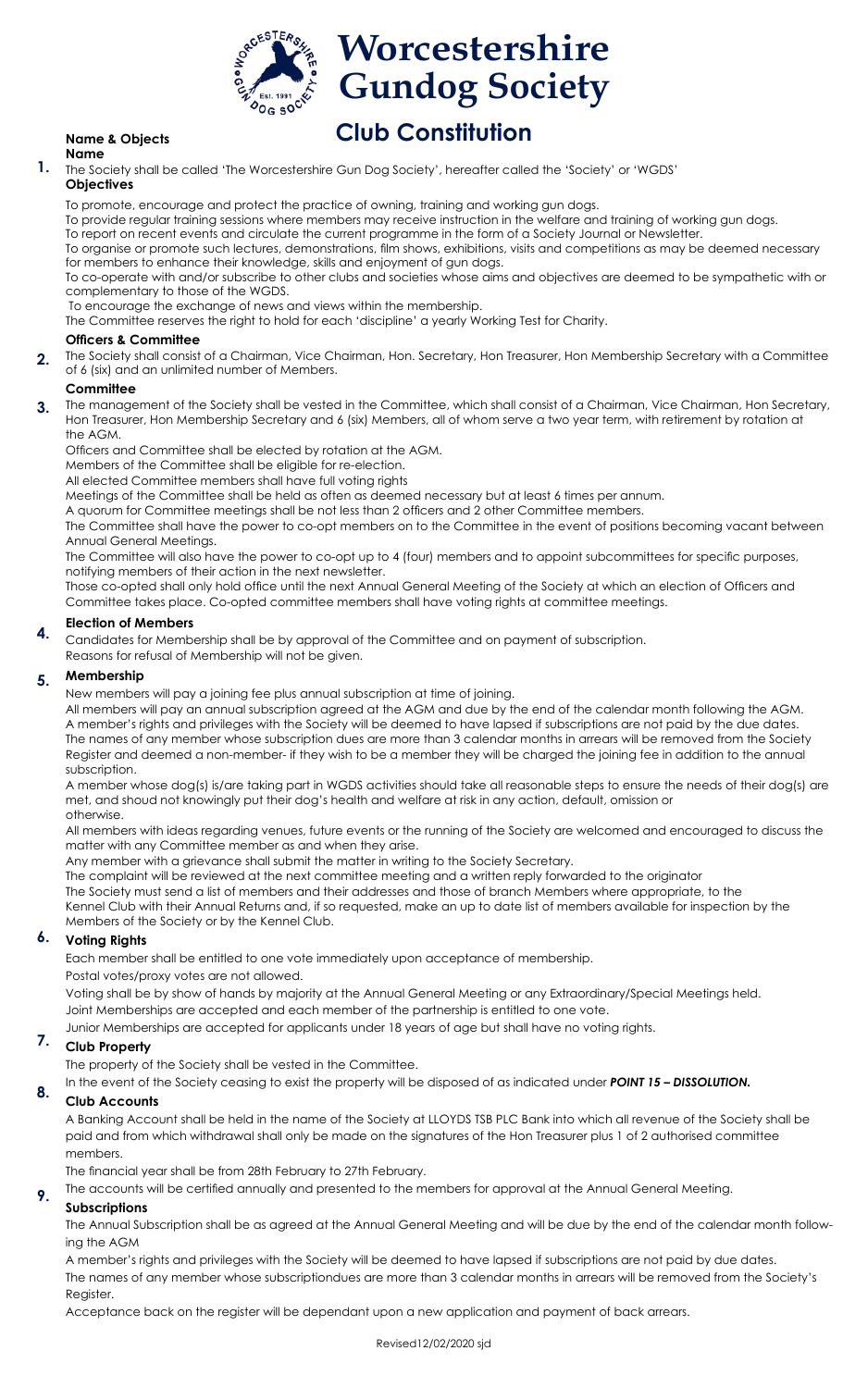# **10. Expulsion of Members**

Any Member who shall be suspended under Kennel Club Rule A42j(5) and/or any member whose dog(s) is/are disqualified under Kennel Club Rule A42j(9) shall ipso facto cease to be a Member of the Society.

If the conduct of any member shall, in the opinion of the Committee of the Society be injurious or likely to be injurious to the character or interests of the Society, the Committee of the Society may, at a meeting the notice convening which includes as an object the consideration of the conduct of the Member, determine that a Special General Meeting of the Society shall be called for the purpose of passing a resolution to expel him/her.

# **11. Financial Year/ AGM**

Notice of the Special General Meeting shall be sent to the accused Member, giving particulars of the complaint and advising the place, date and hour of the Meeting that he/she may attend and offer an explanation. If at the Meeting, a resolution to expel is passed by a two-thirds majority of the Members present and voting, his/her name shall forthwith be erased from the list of Members, and he/she shall thereupon cease for all purposes to be a Member of the Society except that he/she may, within two calendar months from the date of such Meeting, appeal to the Kennel Club upon and subject to such condition as the Kennel Club may impose.

If the Society expels any member for discreditable conduct in connection with dogs, Dog Shows, Trials or Competitions, the Society must report the matter in writing to The Kennel Club within seven days and supply any particulars required.

The financial year of the Society shall be from 28th February to 27th February. The Annual General Meeting shall be held in April each year.

All fully paid-up members of the WGDS, over 18 years old, are eligible to attend and vote at a General Meeting. General Meetings would proceed at Chairman's discretion.

To elect Officers and Committee members and to receive and consider reports and Balance Sheet from the Chairman, Treasurer and Secretary on the past year's work.

To discuss any notice of motions and nominations (duly proposed, seconded and agreed by the nominee) for Officers and Committee members duly placed on the Agenda of which prior notice has been given to the Secretary – **these must be delivered to the** 

#### **Secretary 14 days prior to the meeting.**

At least 28 days notice will be given to members of an impending AGM. Members will be advised in writing by electronic format or post where appropriate.

Agenda will be circulated at the meeting.

May be called in the following circumstances;-

- **18.** The Society shall not join any Federation of Societies or Clubs.
- 19. No person whilst an un-discharged bankrupt may serve on the Committee or hold any other office or appointment within a Kennel Club Registered Society.



- i) By direction of the Committee.
- ii) Shall be summoned by the Secretary if at least 15% of fully paid-up members send a signed petition stating the subject to be discussed and requesting a Special General Meeting to do so.

No business other than that detailed on the agenda can be discussed at a Special General Meeting

The meeting to be held within 28 days of the petition being lodged with the Secretary.

 Fourteen (14) days notice of the meeting, in writing by electronic format or post where appropriate, must be given to the member ship.

The Rules of the Society may not be altered except at an Annual General Meeting, the notice for which contains specific proposals to amend the Rules.

Any proposed alteration to the Rules may not be brought into effect until the Kennel Club has been advised and approved the alteration.

New rules or amendments introduced specifically to meet Kennel Club requirements shall be adopted immediately.

#### **General Meetings Annual & Special 12.**

### **Annual General Meetings 12a.**

The Officers acknowledge that during the month of January each year, Maintenance of Title fee will be forwarded to the Kennel Club by the Secretary for continuance of Registration and that by 31st July each year, other returns, as stipulated in Kennel Club Regulations for the Registration and Maintenance of Title of Societies and Breed Councils and the Affiliation of Agricultural Societies and Municipal Authorities be forwarded to the Kennel Club.

## **Special General Meetings 12b.**

The Officers also acknowledge their duty to inform the Kennel Club of any changes of Secretary of the Society which may occur during the course of the year.

## **Ammendments to Rules 13.**

The Worcestershire Gun Dog Society may be dissolved at a Special General Meeting called for that specific purpose providing the number in favour of the proposal exceeds two thirds (2/3) of the total of paid-up Members of the WGDS. In the event of the dissolution of the WGDS then all property of the Society will be sold and the proceeds of such a sale together with any surplus will be donated to a Charity agreed at the Special General Meeting. The outcome of the meeting will be notified to the Kennel Club.

# 16. Safety & Insurance

## **Annual Returns to the Kennel Club 14.**

It is a condition of membership that the Society will not be held responsible for any accident and/or injury incurred by members or their guests.

# **Dissolution 15.**

The WGDS will hold third party liability insurance covering all the activities of its Members, which will be funded from the Annual Subscription dues.

The Kennel Club is the final authority for interpreting the Rules and Regulations of the Society in all cases relative to canine or Society matters.

# **Kennel Club Final Authority 17.**